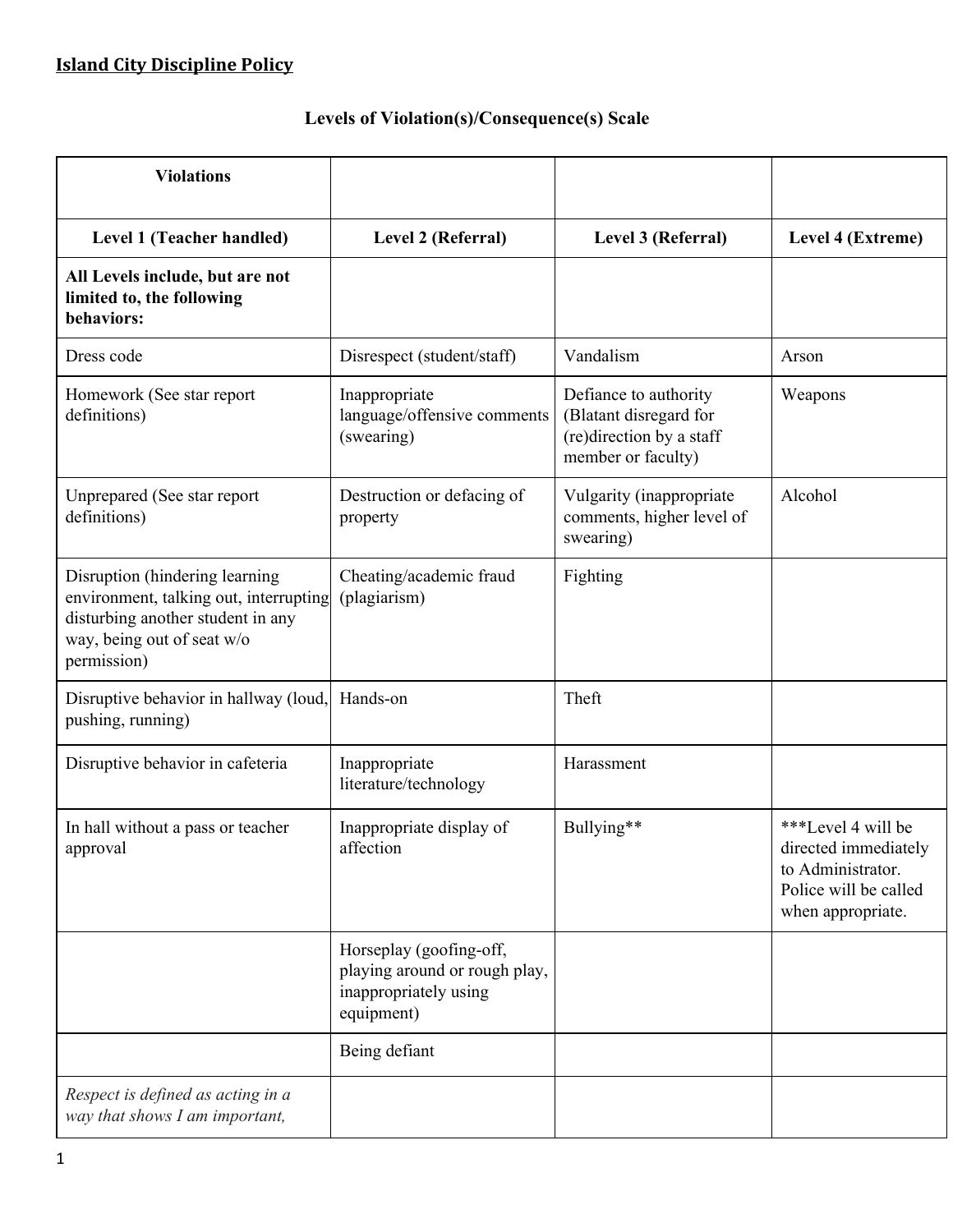| you are important and we as a<br>group are important. |  |  |
|-------------------------------------------------------|--|--|
|                                                       |  |  |

| Consequences                                                                                       |                                                                                                                                                       |                                                                                                                                                                                                 |
|----------------------------------------------------------------------------------------------------|-------------------------------------------------------------------------------------------------------------------------------------------------------|-------------------------------------------------------------------------------------------------------------------------------------------------------------------------------------------------|
| Level 1 - Teacher Handled                                                                          | Level 2 - Referral                                                                                                                                    | Level 3 - Referral                                                                                                                                                                              |
| <b>Dress Code/Homework</b>                                                                         |                                                                                                                                                       | Loss of star points for each<br>offense will be determined by<br>Administrator.                                                                                                                 |
| 1 - Point not earned, call home for<br>needed item or shop off the rack.                           | Loss of points for each offense<br>will be determined by<br>Administrator.                                                                            | 1st offense: 1 day ISS<br>$2nd$ offense: 3 day ISS, parent<br>meeting                                                                                                                           |
| Unprepared<br>1 point lost and a note in assignment<br>book and on star report.                    | Detention – after school,<br>behavior plan sheet and star<br>deeds                                                                                    | 3 <sup>rd</sup> offense: 5 days ISS, parent<br>meeting<br>4 <sup>th</sup> offense: OSS until parent<br>meeting and develop a Behavior<br>Plan (loss of all 5 star point<br>while not in school) |
| <b>Disruption/Disrespect</b><br>1 point lost and note in assignment<br>book and/or on star report. | $1st$ offense: 1 Detention + 1 star<br>deed<br>$2nd$ offense: 2 detentions + 2 star<br>deeds<br>$3rd$ offense: level up to level 3 –<br>$1st$ offense |                                                                                                                                                                                                 |
|                                                                                                    | *Administrator holds right to<br>level up consequences after<br>each incident is reviewed.                                                            | ** Any instance of bullying will<br>be subject to normal school<br>discipline, school's bullying<br>policy and any appropriate state<br>laws. Use consequences to<br>teach.                     |

Detention: 3:30 pm – 4:00 pm. One day's notice will be given to parents (arrangements need to be made if cannot attend within reason). If a student cannot attend within reason, they will be subject to an OSS.

All violations of Island City Academy's rules will be subject to disciplinary action during school hours and school events (sporting, field trips or social events that are school sponsored)